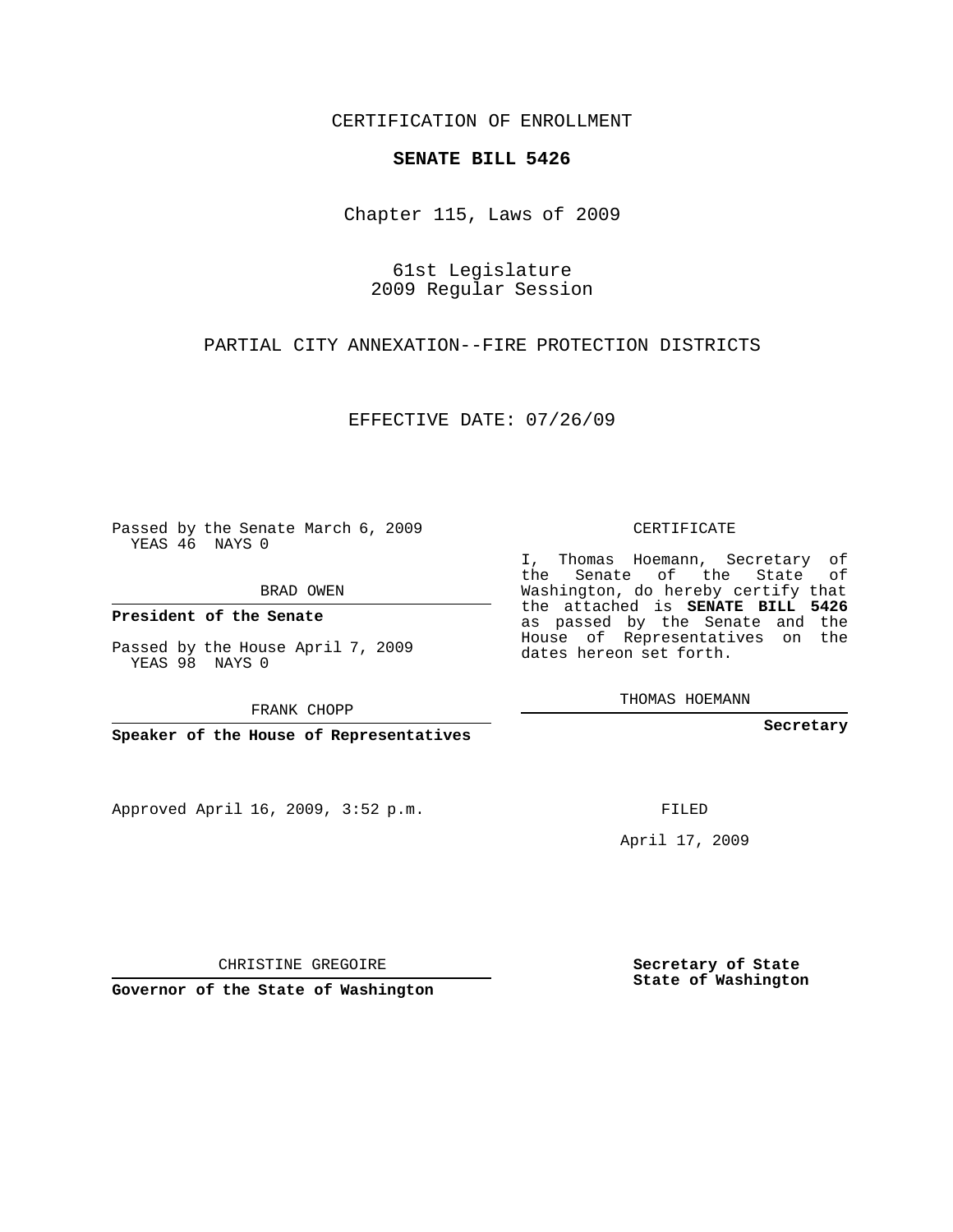## **SENATE BILL 5426** \_\_\_\_\_\_\_\_\_\_\_\_\_\_\_\_\_\_\_\_\_\_\_\_\_\_\_\_\_\_\_\_\_\_\_\_\_\_\_\_\_\_\_\_\_

\_\_\_\_\_\_\_\_\_\_\_\_\_\_\_\_\_\_\_\_\_\_\_\_\_\_\_\_\_\_\_\_\_\_\_\_\_\_\_\_\_\_\_\_\_

Passed Legislature - 2009 Regular Session

## **State of Washington 61st Legislature 2009 Regular Session**

**By** Senators Kastama, Berkey, and Fairley

Read first time 01/22/09. Referred to Committee on Government Operations & Elections.

 AN ACT Relating to authorizing certain areas in cities or towns with a population greater than five thousand but less than ten thousand to annex to a fire protection district; and amending RCW 52.04.061, 52.04.071, 52.04.081, 52.04.091, 52.04.101, 52.04.111, 52.04.121, and 52.04.131.

BE IT ENACTED BY THE LEGISLATURE OF THE STATE OF WASHINGTON:

 **Sec. 1.** RCW 52.04.061 and 1999 c 105 s 3 are each amended to read as follows:

9 (1) A city or town lying adjacent to a fire protection district may be annexed to such district if at the time of the initiation of annexation the population of the city or town is 100,000 or less. The legislative authority of the city or town may initiate annexation by the adoption of an ordinance stating an intent to join the fire protection district and finding that the public interest will be served thereby. If the board of fire commissioners of the fire protection district shall concur in the annexation, notification thereof shall be transmitted to the legislative authority or authorities of the counties in which the city or town and the district are situated.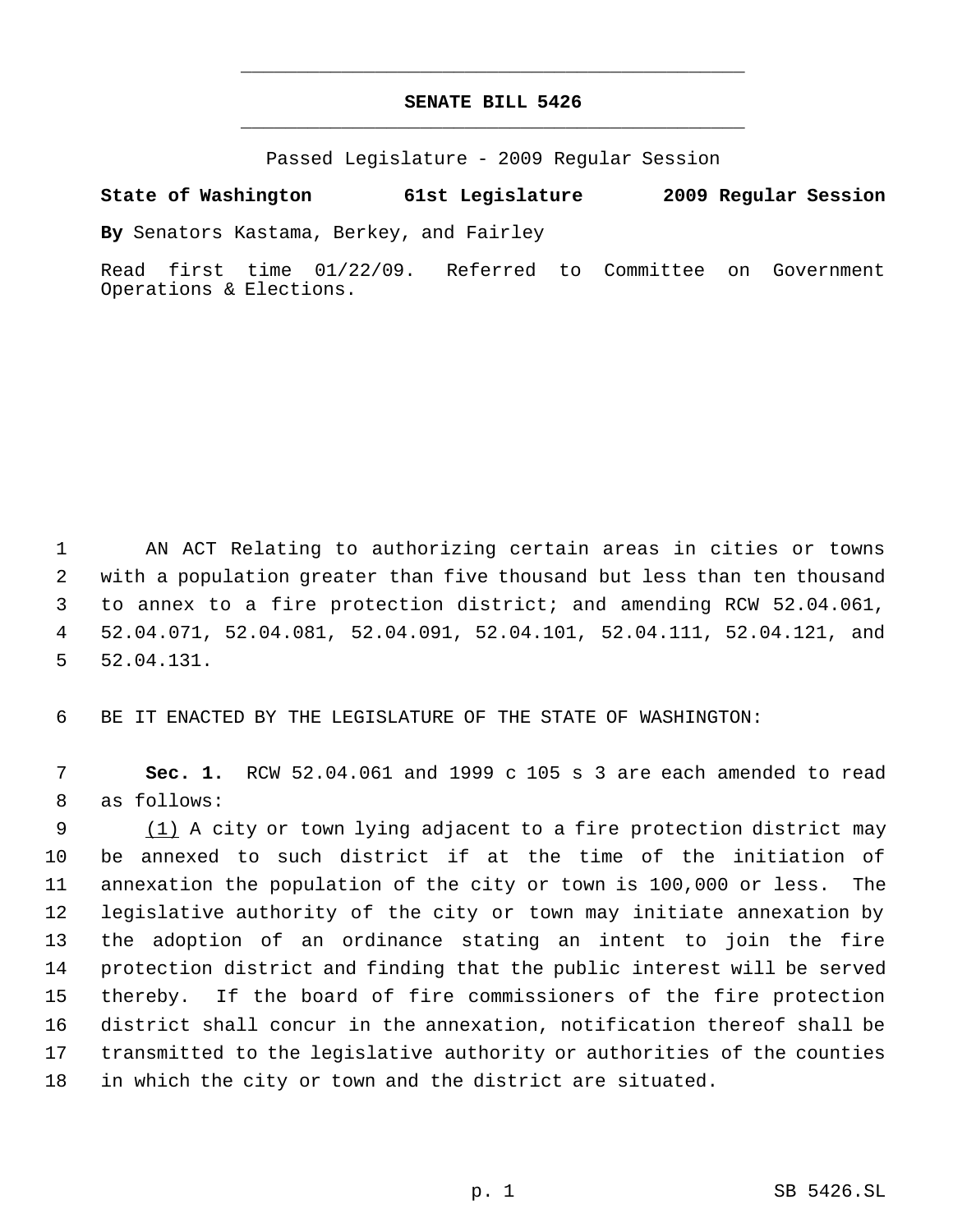1 (2) When a city or town is located in two counties, and at least 2 eighty percent of the population resides in one county, all of that 3 portion of the city lying in that county and encompassing eighty 4 percent of the population may be annexed to a fire protection district 5 if at the time of the initiation of annexation the proposed area lies 6 adjacent to a fire protection district, and the population of the 7 proposed area is greater than five thousand but less than ten thousand. 8 The legislative authority of the city or town may initiate annexation 9 by the adoption of an ordinance stating an intent to join the fire 10 protection district and finding that the public interest will be served 11 thereby. If the board of fire commissioners of the fire protection 12 district shall concur in the annexation, notification thereof must be 13 transmitted to the legislative authority or authorities of the counties 14 in which the city or town and the district are situated.

15 **Sec. 2.** RCW 52.04.071 and 2006 c 344 s 34 are each amended to read 16 as follows:

17 The county legislative authority or authorities shall by resolution 18 call a special election to be held in the city, partial city as set 19 forth in RCW 52.04.061(2), or town and in the fire protection district 20 at the next date according to RCW 29A.04.321, and shall cause notice of 21 the election to be given as provided for in RCW 29A.52.351.

22 The election on the annexation of the city, partial city as set 23 forth in RCW 52.04.061(2), or town into the fire protection district shall be conducted by the auditor of the county or counties in which 25 the city, partial city as set forth in RCW 52.04.061(2), or town and the fire protection district are located in accordance with the general election laws of the state. The results thereof shall be canvassed by the canvassing board of the county or counties. No person is entitled to vote at the election unless he or she is a qualified elector in the city, partial city as set forth in RCW 52.04.061(2), or town or unless he or she is a qualified elector within the boundaries of the fire protection district. The ballot proposition shall be in substantially the following form:

34 "Shall the city, partial city as set forth in RCW 52.04.061(2), or 35 town of  $\dots$   $\dots$  . be annexed to and be a part of  $\dots$  . . . . fire 36 protection district?

37 YES . . . . . . . . . .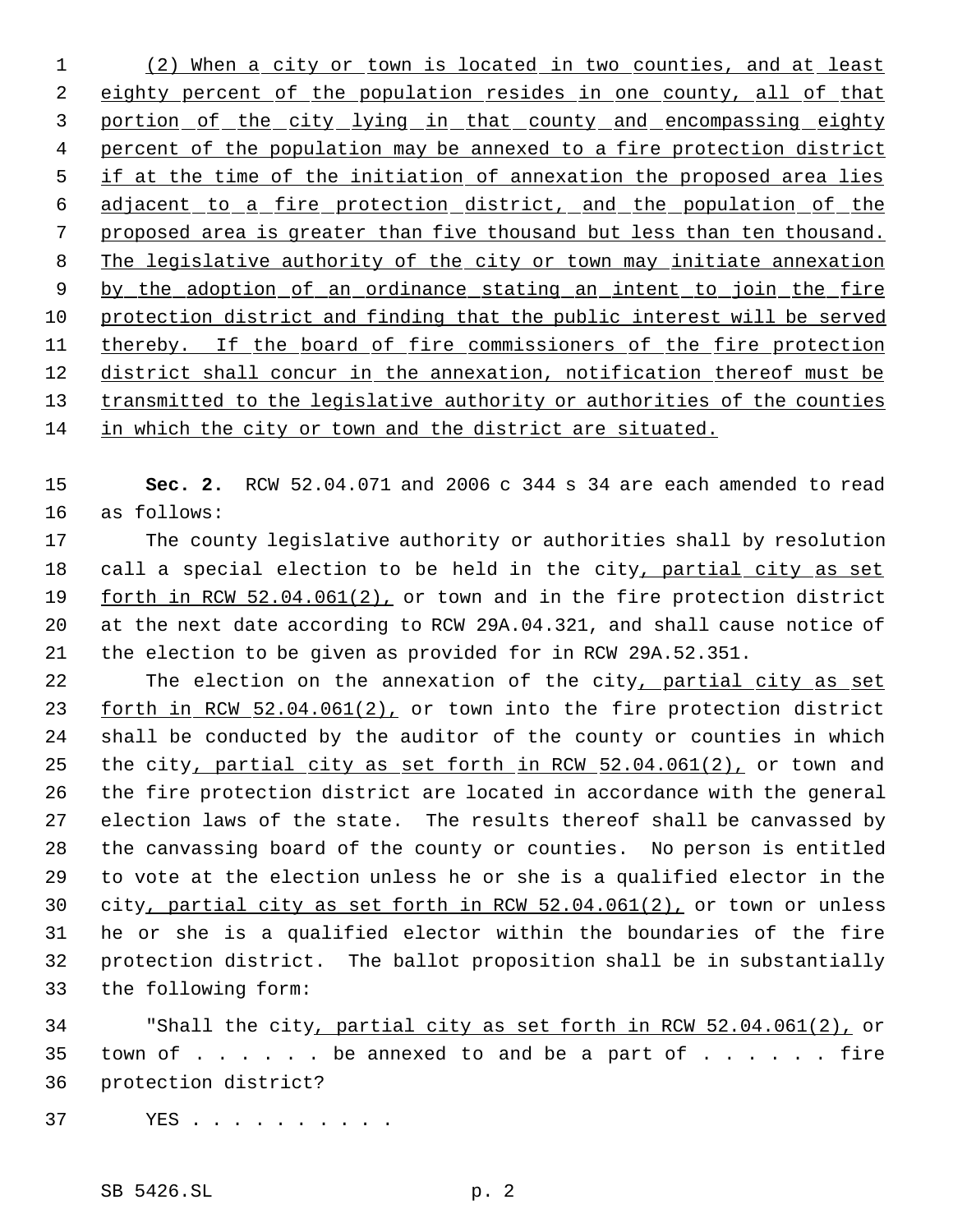1 NO . . . . . . . . . . "

2 If a majority of the persons voting on the proposition in the city, 3 partial city as set forth in RCW 52.04.061(2), or town and a majority of the persons voting on the proposition in the fire protection 5 district vote in favor thereof, the city, partial city as set forth in 6 RCW 52.04.061(2), or town shall be annexed and shall be a part of the fire protection district.

 **Sec. 3.** RCW 52.04.081 and 1984 c 230 s 17 are each amended to read as follows:

 The annual tax levies authorized by chapter 52.16 RCW shall be 11 imposed throughout the fire protection district, including any city, 12 partial city as set forth in RCW 52.04.061(2), or town annexed thereto. 13 Any city, partial city as set forth in RCW 52.04.061(2), or town annexed to a fire protection district is entitled to levy up to three dollars and sixty cents per thousand dollars of assessed valuation less any regular levy made by the fire protection district or by a library district under RCW 27.12.390 in the incorporated area: PROVIDED, That the limitations upon regular property taxes imposed by chapter 84.55 RCW apply.

 **Sec. 4.** RCW 52.04.091 and 1989 c 76 s 1 are each amended to read as follows:

22 When any city, code city, partial city as set forth in RCW 23 52.04.061(2), or town is annexed to a fire protection district under RCW 52.04.061 and 52.04.071, thereafter, any territory annexed by the city shall also be annexed and be a part of the fire protection district.

 **Sec. 5.** RCW 52.04.101 and 1979 ex.s. c 179 s 3 are each amended to read as follows:

29 The legislative body of such a city, partial city as set forth in 30 RCW 52.04.061(2), or town which has annexed to such a fire protection 31 district, may, by resolution, present to the voters of such city, partial city as set forth in RCW 52.04.061(2), or town a proposition to withdraw from said fire protection district at any general election held at least three years following the annexation to the fire protection district. If the voters approve such a proposition to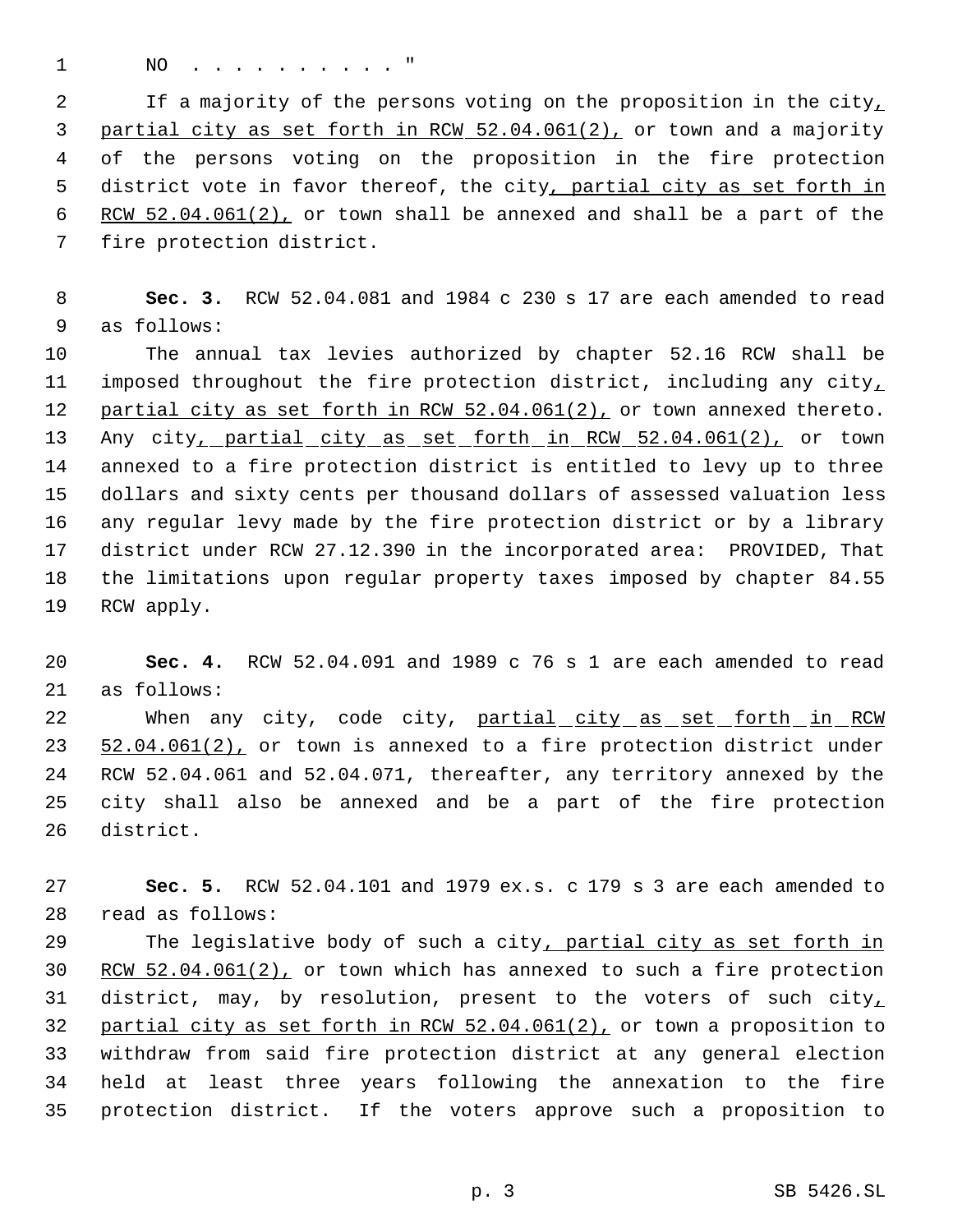1 withdraw from said fire protection district, the city, partial city as 2 set forth in RCW 52.04.061(2), or town shall have a vested right in the capital assets of the district proportionate to the taxes levied within 4 the corporate boundaries of the city, partial city as set forth in RCW 5 52.04.061(2), or town and utilized by the fire district to acquire such assets.

 **Sec. 6.** RCW 52.04.111 and 1986 c 254 s 10 are each amended to read as follows:

9 When any city, code city, partial city as set forth in RCW 10 52.04.061(2), or town is annexed to a fire protection district under RCW 52.04.061 and 52.04.071, any employee of the fire department of 12 such city, code city, partial city as set forth in RCW 52.04.061(2), or town who (1) was at the time of annexation employed exclusively or principally in performing the powers, duties, and functions which are to be performed by the fire protection district (2) will, as a direct consequence of annexation, be separated from the employ of the city, 17 code city, partial city as set forth in RCW 52.04.061(2), or town, and (3) can perform the duties and meet the minimum requirements of the position to be filled, then such employee may transfer his employment to the fire protection district as provided in this section and RCW 52.04.121 and 52.04.131.

 For purposes of this section and RCW 52.04.121 and 52.04.131, 23 employee means an individual whose employment with a city, code city, 24 partial city as set forth in RCW 52.04.061(2), or town has been 25 terminated because the city, code city, partial city as set forth in 26 RCW 52.04.061(2), or town was annexed by a fire protection district for purposes of fire protection.

 **Sec. 7.** RCW 52.04.121 and 1994 c 73 s 4 are each amended to read as follows:

 (1) An eligible employee may transfer into the fire protection district civil service system, if any, or if none, then may request transfer of employment under this section by filing a written request with the board of fire commissioners of the fire protection district and by giving written notice to the legislative authority of the city, 35 code city, partial city as set forth in RCW 52.04.061(2), or town. Upon receipt of such request by the board of fire commissioners the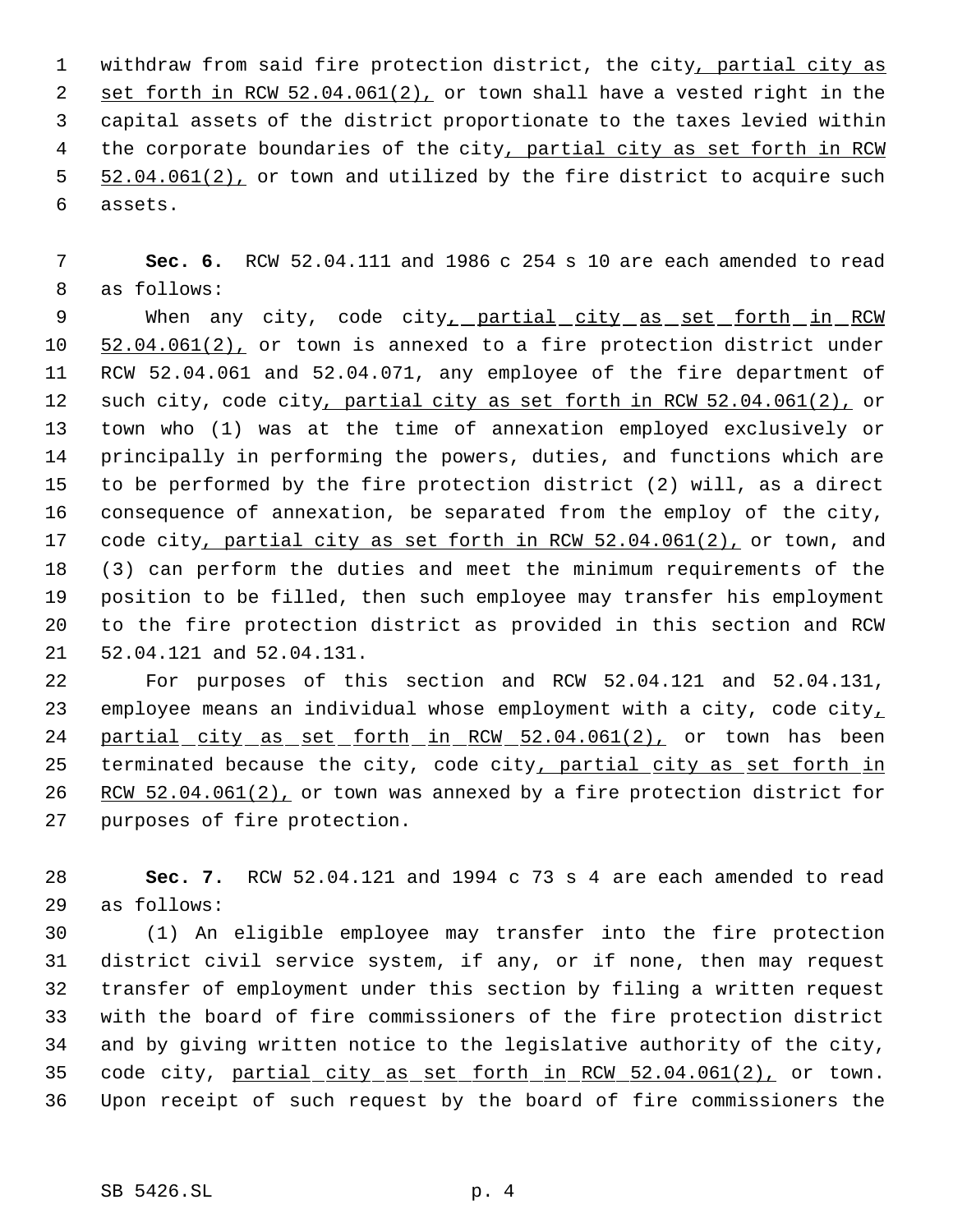transfer of employment shall be made. The employee so transferring will (a) be on probation for the same period as are new employees of the fire protection district in the position filled, but if the transferring employee has already completed a probationary period as a firefighter prior to the transfer, then the employee may only be terminated during the probationary period for failure to adequately perform assigned duties, not meeting the minimum qualifications of the position, or behavior that would otherwise be subject to disciplinary action, (b) be eligible for promotion no later than after completion of the probationary period, (c) receive a salary at least equal to that of other new employees of the fire protection district in the position filled, and (d) in all other matters, such as retirement, vacation, and sick leave, have all the rights, benefits, and privileges to which he or she would have been entitled as an employee of the fire protection district from the beginning of employment with the city, code city, 16 partial city as set forth in RCW 52.04.061(2), or town fire department: PROVIDED, That for purposes of layoffs by the annexing fire agency, only the time of service accrued with the annexing agency shall apply unless an agreement is reached between the collective bargaining representatives of the employees of the annexing and annexed fire agencies and the annexing and annexed fire agencies. The city, code 22 city, partial city as set forth in RCW 52.04.061(2), or town shall, upon receipt of such notice, transmit to the board of fire commissioners a record of the employee's service with the city, code 25 city, partial city as set forth in RCW 52.04.061(2), or town which shall be credited to such employee as a part of the period of employment in the fire protection district. All accrued benefits are transferable provided that the recipient agency provides comparable benefits. All benefits shall then accrue based on the combined seniority of each employee in the recipient agency.

 (2) As many of the transferring employees shall be placed upon the payroll of the fire protection district as the district determines are needed to provide services. These needed employees shall be taken in order of seniority and the remaining employees who transfer as provided in this section and RCW 52.04.111 and 52.04.131 shall head the list for employment in the civil service system in order of their seniority, to the end that they shall be the first to be reemployed in the fire protection district when appropriate positions become available: